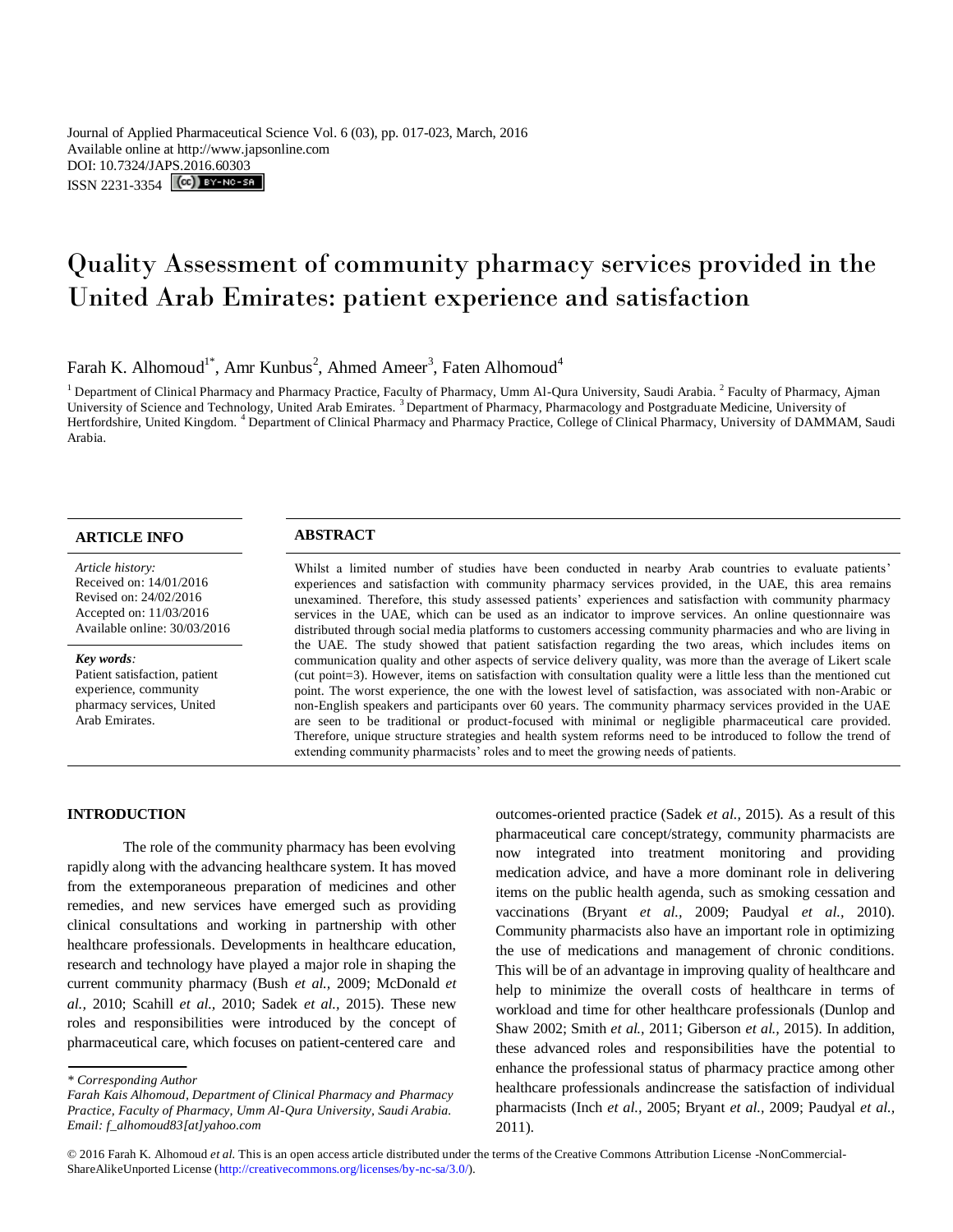However, the practice of community pharmacy in the United Arab Emirates (UAE) is still in the process of achieving the concept of pharmaceutical care. The UAE has taken major steps to increase the number of pharmacists and community pharmacies in recent years (Dameh 2009), but the lack of public engagement and possibly awareness is hindering pharmacists from fulfilling their potential in their community practices (WHO 2015). Their practices are still focused on medicine dispensing and other conventional pharmacy services (Haddad *et al.,* 1998; Hasan *et al.,*  2013). However, the quality of the currently provided services in UAE community pharmacies is not known.

Assessment of quality from a patient perspective is a fundamental criterion for evaluating a service and it is a pivotal requirement in quality assessment of healthcare systems in developed countries (Haddad *et al.,* 1998). Patients will view the service provided to them differently to the providers of that service. They can help to indicate areas for improvement within the service and unidentified gaps in practice. Involvement of patients in quality assessment will also provide a measurement or an indication for reaching the objectives of the service (Mehralian *et al.,* 2014). There is evidence to show that satisfied patients are more likely to continue using healthcare services, value and maintain relationships with healthcare providers, participate in their own care, adhere to treatment and have better health outcomes (Aharony and Strasser 1993; Schommer and Kucukarslan 1997). In contrast, neglecting patients' perspectives in the assessment of quality healthcare has been shown to be counterproductive or have undesirable consequences such as patient disconnection, which may lead to non-adherence to medication advice and/or treatment, resulting in treatment failures and waste of health resources (Mehralian *et al.,* 2014).

There are a number of philosophies by which to assess patient experience and satisfaction such as: performance evaluation, disconfirmation of expectation, affect-based assessment and quality-based assessment (Schommer and Kucukarslan 1997). However, performance evaluation is the most often used (Ware *et al.,* 1983). In recent years, patient satisfaction has been assessed in developed countries in relation to advanced pharmaceutical care services or enhanced specific disease management services. However, the findings of these studies are not transferrable/generalizable to the services provided in the UAE community pharmacy since there are many differences between the healthcare systems, patients' characteristics/attributes and nature of the services provided (Hasan *et al.,* 2013).

It is worth mentioning that only a few studies have been conducted in nearby Arab countries to evaluate patients' satisfaction with the provided pharmacy services; these studies took place in Saudi Arabia (Bawazir 2004), Qatar (El Hajj 2011), and Palestine (Khdour and Hallak 2012). In contrast, in the UAE, this area remains unexamined. However, it is important to note that these studies did not use a systematic method to ensure validity and reliability of the quality assessment tool (Hasan *et al.,*  2013), nor did they use an existing validated, reliable and comprehensive assessment tool. However, such a tool is not

available in the Arabic language or context of the services provided in the Middle East. Hence, there is a need to develop a quality assessment tool in the Arabic patient's spoken language or adapt an English-dialect questionnaire (Traverso *et al.,* 2007). If the latter alternative is chosen, a rigorous adaptation process must be followed in order to ensure a linguistically and culturally appropriate instrument (Cella *et al.,* 1998; Traverso *et al.,* 2007). This unmet area is exciting since Arabic is the fourth most commonly spoken language in the world and the official language of 19 countries (Ferraro 2002). It is therefore important that adequate tools are presented in Arabic to assess patients' experience and satisfaction with pharmacy services. Thus, this study is aiming to assess patient satisfaction with community pharmacy services delivered in the UAE by developing a valid and reliable quality assessment tool.

# **MATERIALS AND METHODS**

#### **Quality Assessment Development**

A literature review was undertaken to develop a questionnaire to evaluate patient experience and satisfaction with community pharmacy services. A broad definition of patient satisfaction was used:"a personal evaluation or appraisal of a service or product received" (Donabedian 1988: Aharony and Strasser 1993; Schommer and Kucukarslan 1997; Traverso *et al.,*  2007).This study was based on the performance evaluation philosophy of patient satisfaction assessment. Based on the literature review, a structured questionnaire was devised to assess patient satisfaction with pharmacy services in the UAE. Four community pharmacists were asked to comment on the content and wording of the questions in the tool. This is to ensure that the questionnaire fulfils the requirement of quality assessment domains and is oriented towards the services provided in UAE community pharmacies. The questionnaire was divided into two sections; it included items related to participants' characteristics and items assessing aspects of satisfaction with pharmacy services:

- 1. Personal data, including age, gender, marital status, education, language, and city of residence.
- 2. Patient's satisfaction assessment, including items on communication quality, consultation quality and other aspects of service delivery quality. A four-point Likert scale (1 = Very poor, 2 = Poor, 3 = Good, 4 = Excellent) was used to assess satisfaction with the services.

Closed-ended questions were deliberately chosen for this survey design to ease the capture of responses from participants, and to help to reduce any inadvertent bias in interpreting responses from open-ended questions. The questionnaire then was piloted on four randomly chosen customers in a community pharmacy to assess the feasibility of the questionnaire and to act as a method of face validity. A copy of the tool is available on request.

# **Questionnaire Translation**

The questionnaire was initially developed in the English language and then translated to Arabic. A three-stage process of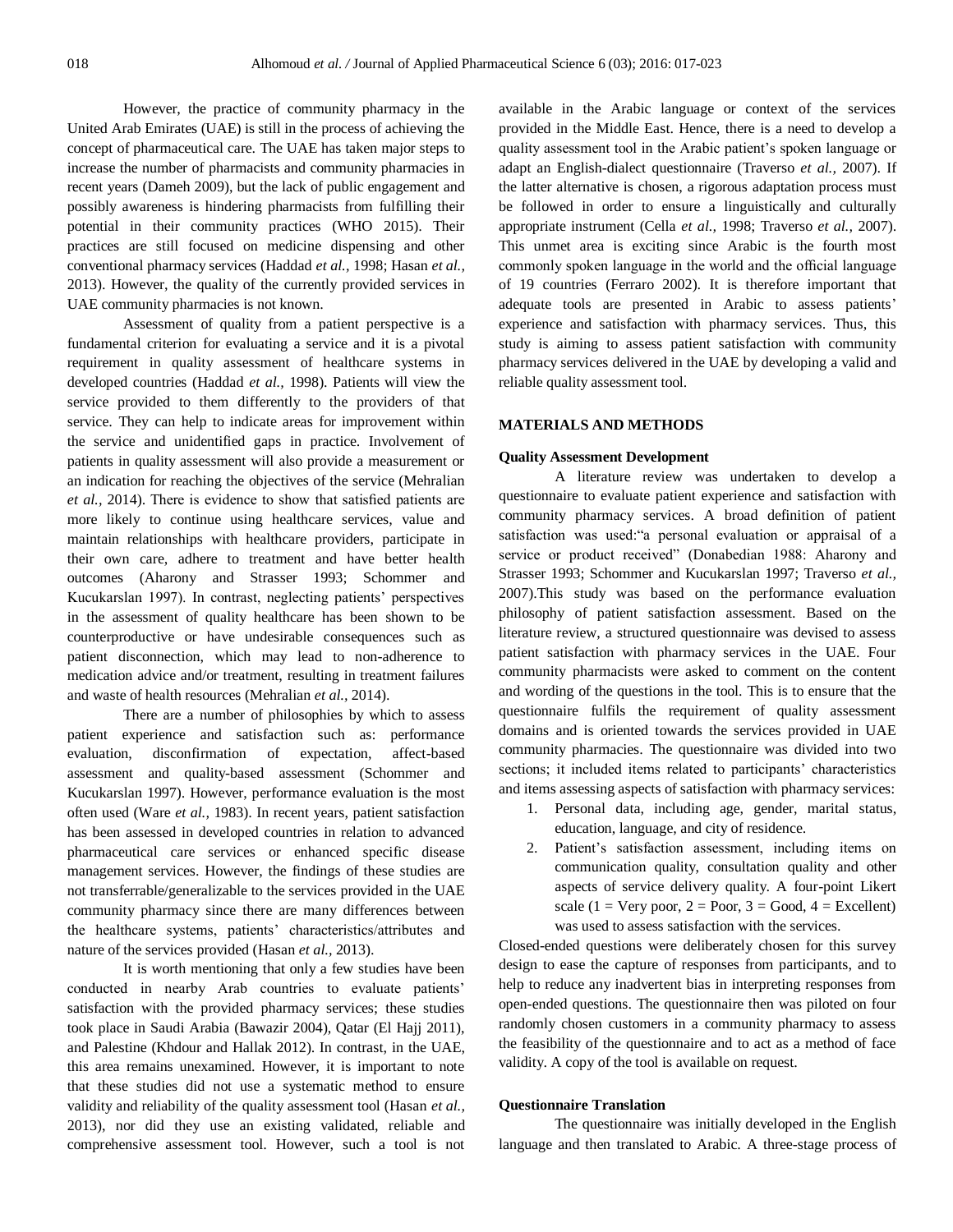questionnaire validation was used to ensure reliability of the translation; it involved initial translation by the researcher, group validation and post-validation (Behling and Law 2000). The questionnaire was translated using a parallel blind technique that involved translation of the instrument into the target language (i.e. Arabic) by bilingual speakers (n= 2) independently. Both translators are native speakers of Arabic and proficient in English, have health-related postgraduate qualifications, researchinterviewing knowledge and were professionally prepared and acquainted with the objectives of this study. The two drafts were compared and any deviation was addressed. A final validation of the language, content and sensitivity of the questionnaire was assessed by a pharmacy researcher ( $n= 1$ ), pharmacists ( $n= 4$ ) and a group of target language speakers (n=4).

# **Subjects and Setting**

The study was conducted in the UAE, from March through May 2015. Data were collected using an online questionnaire service. The online questionnaire was distributed through social media platforms including Facebook and Twitter. The inclusion criteria for participants were: all community pharmacy customers (age 15 years old or over), having adequate Arabic or English language proficiency, accessing community pharmacies and living in the UAE. A signed informed consent by parents or legal guardians was needed for participants aged between 15 and 18 years old.

This study was a cross-sectional, survey-based, descriptive/exploratory study. Responses were collected via an online platform (Survey Monkey). An online participant information sheet was provided with the questionnaire to explain the purpose of the study and to obtain consent. Anonymity was assured and no payment or any other equivalent reward was offered to participants.

The sample size was estimated using the Raosoft online calculator (Raosoft) (Raosoft sample size calculator). Total population of the UAE in 2015 was approximately 9.35 million. Therefore, in order to achieve a confidence level of 95% and a 5% margin of error, a minimum sample size of 385 was required.

### **Ethical Approval**

Ethical approval was obtained from Ajman University of Science and Technology Research Ethics Committee.

# **Data Analysis**

Data were analyzed using SPSS v.22 and Microsoft Excel 2010 software. Descriptive statistics were used to measure the characteristics of the responses. In addition, factor analysis for data reduction was performed to reduce a large number of overlapping variables to a smaller set of factors to evaluate unidimensionality of elements.

The factor analysis was performed using principal component extraction without rotation. Factors with Eigen values greater than one were selected for factor analysis. Items with factor loadings greater than or equal to 0.40 were considered significant.

One sample t-test and one Kruskal-Wallis test for data analysis were used and considered appropriate because the sampling method was simple random sampling, the population was normally distributed when it was tested for normality using Kolmogorov-Smirnov testing, and the sample size was small relative to the population size, which was less than 5%  $(0.0044\%)$ . In regards to the t-test,  $p<0.05$  was set as the level of significance.

# **RESULTS**

#### **Questionnaire Validity and Reliability**

The questionnaire was developed with reference to the literature relating to community pharmacy services in primary care, and after consultation with researchers and licensed community pharmacists in the UAE. All the views, thoughts and concerns on the proposed study were taken into consideration during the design phase.

This also involved a face and content validity of the quality assessment tool to ensure that the questionnaire is reflective of the community pharmacy practice in the UAE and the services it offers to the public. The validation process was further expanded by piloting the questionnaire with four community pharmacy customers who met the eligibility criteria and who were not aware of this study previously.

According to the results of the factor analysis, the second part of the questionnaire (patients' satisfaction assessment) was divided into three components. These three components comprised communication quality, consultation quality and other aspects of service delivery quality. The result of average variance extraction showed that all components fell into acceptable levels (Table 1).

The reliability of the questionnaire was measured by calculating the Cronbach's alpha value based on questionnaires completed by all the respondents. Based on the literature for confirming reliability, the minimum acceptable value of Cronbach's alpha is 0.5 (Dadfar and Brege 2012). Cronbach's alpha analysis was carried out on the individual sections of the questionnaire along with principal factor analysis.

Therefore, Cronbach's alpha values obtained for questions related to patients' experiences and satisfaction with communication, consultation and other aspects of service delivery quality were equal to 0.97, 0.80 and 0.70, respectively, which showed a high level of reliability for the three sections. Results of factor analysis and reliability test are shown in Table 1.

The questionnaire was completed by a total of 415 participants of a mean age of 35 years (Range 18 to 68 years old,  $SD = 6$ ). Almost an equal number of participants from each gender (Male=221 and Female=194) took part in the questionnaire, the majority are postgraduate or bachelor degree holders (n= 367; 88.4%) and Arabic was reported as the first language by 94% (n= 391) of the participants. Table 2 presents the key demographic characteristics of the participants.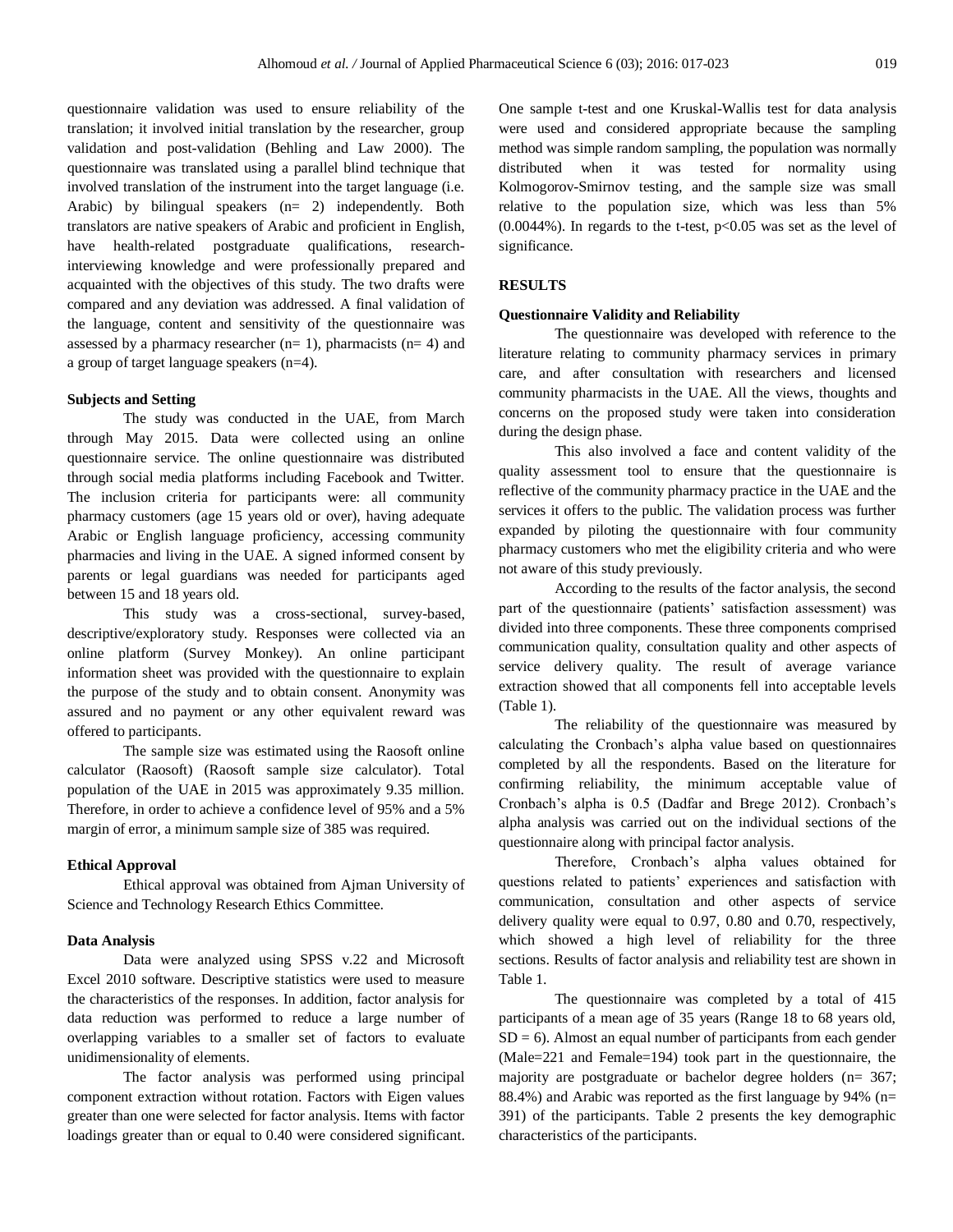**Table 1:** Results of factor analysis and reliability test.

| <b>Item</b>                                                                                                  |      | Cronbach's<br>Alpha | $AVE*$ |
|--------------------------------------------------------------------------------------------------------------|------|---------------------|--------|
| Items on communication quality                                                                               |      | 0.79                | 0.62   |
| Receiving medication with care and full attention                                                            | 0.55 |                     |        |
| Observing courtesy and respect from pharmacy staff                                                           | 0.43 |                     |        |
| The way the pharmacist answers patients' questions, when asking.                                             | 0.52 |                     |        |
| Allocating time to answer patients' questions                                                                | 0.60 |                     |        |
| Allocating time to prepare medication                                                                        | 0.66 |                     |        |
| Items on consultation quality                                                                                |      | 0.80                | 0.63   |
| Giving explanations on when and how to know if the medication is working (e.g. efficacy)                     | 0.71 |                     |        |
| Explanation of possible adverse events or side effects (e.g. safety)                                         | 0.60 |                     |        |
| Providing medication counselling and encouraging patients to raise questions regarding medications           | 0.68 |                     |        |
| Understanding of what pharmacist say in terms of medication                                                  | 0.38 |                     |        |
| Items on other aspect of service delivery quality                                                            |      | 0.70                | 0.50   |
| Providing printed information or audio-visual patient education materials about drug therapy and/or diseases | 0.56 |                     |        |
| Proper dispensing, labelling and packaging                                                                   | 0.18 |                     |        |
| Getting help from pharmacy through pharmacy help line service by phone                                       | 0.49 |                     |        |
| Overall satisfaction regarding community pharmacy services                                                   | 0.61 |                     |        |
| * Average variance extraction                                                                                |      |                     |        |

**Table 2:** Characteristics of the participants (N=415).

| Parameter                   | N(% )       |  |
|-----------------------------|-------------|--|
|                             |             |  |
| Age categories              |             |  |
| $15-30$                     | 231 (55.7%) |  |
| $31 - 45$                   | 119 (28.7%) |  |
| $46 - 60$                   | 60 (14.5%)  |  |
| Above 60                    | $5(1.2\%)$  |  |
| Gender                      |             |  |
| Male                        | 221 (53.3%) |  |
| Female                      | 194 (46.7%) |  |
| <b>Educational</b> status   |             |  |
| Post graduates or bachelors | 367 (88.4%) |  |
| Diploma                     | 35 (8.4%)   |  |
| High school                 | 13(3.1)     |  |
| Illiterate                  | $0(0\%)$    |  |
| First language              |             |  |
| Arabic                      | 391 (94%)   |  |
| English                     | $13(3.1\%)$ |  |
| Others                      | 11 (3.7%)   |  |

# **Patients' Previous Experiences and Satisfaction with Community Pharmacy Services in the UAE**

Table 3 presents the mean responses to the 13 questions addressing patients' experience and satisfaction with pharmacy services. Table 3 shows that the two components relating to quality of communication and quality of service delivery were more than the cut point (cut point= 3). However, patients' experiences and satisfaction with community pharmacists' quality of communication was less than quality of service delivery. Moreover, community pharmacists' quality of consultation was reported to be slightly below the cut point. The detailed evaluation of the 13-item showed that, among all questions, the good to excellent experience with the highest level of satisfaction related to the 'labelling and packaging services' (n= 3.52). The items that related to quality of consultation were associated with the worst experience and lowest level of satisfaction, as shown in Table 3. This can be seen in the 'explanation of all possible adverse events or side effects'

(n= 2.59) and 'providing medication counselling and encouraging patients to raise questions regarding medications' (n=2.84). The relationship between categorical variables and patients' experiences and satisfaction was assessed using the Kruskal– Wallis test (Table 4). For the demographic parameters, four variables (age, gender, education status and first language) were evaluated. The findings revealed significantly different levels of experience and satisfaction for different categories of ages. For example, an increase of age correlates to less satisfaction with pharmacy services (p=0.001). In addition, patients with low educational attainment were unhappy with the communication quality of the service provided  $(p=0.003)$ . Additionally, it was found that high patient experience and satisfaction was associated with female patients who are from an Arabic-speaking background and in the middle age ranging from 31 to 45 years old. In contrast, the worst experience and lowest level of satisfaction was associated with non-Arabic or non-English speakers and participants aged over 60 (Table 4).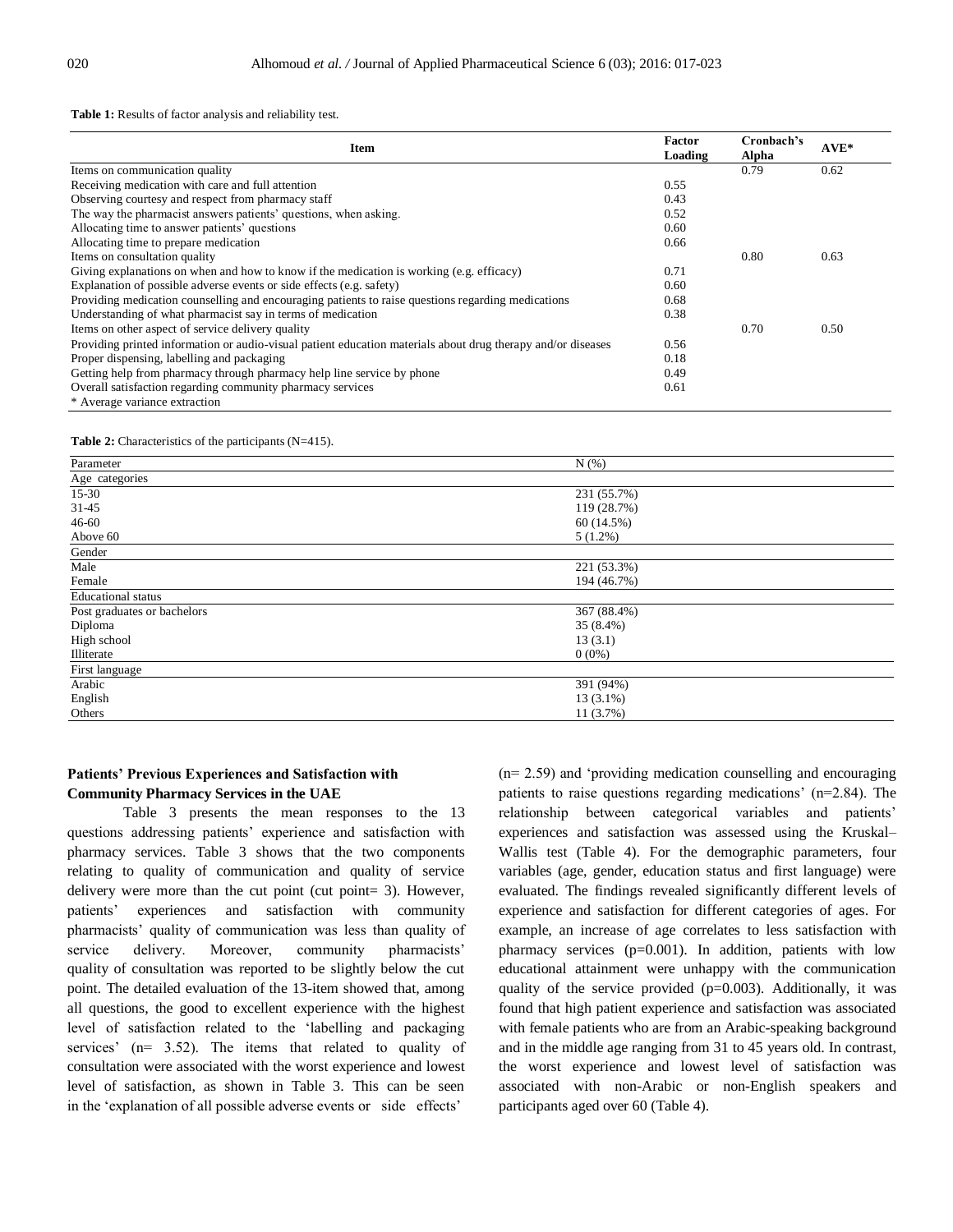**Table 3:** Descriptive and one sample t test analysis.

| Item                                                                                                         | Mean | SD <sup>a</sup> | T-test |
|--------------------------------------------------------------------------------------------------------------|------|-----------------|--------|
| Items on communication quality                                                                               | 3.18 | 0.46            | 109.96 |
| Receiving medication with care and full attention                                                            | 3.26 | 0.62            | 105.23 |
| Observing courtesy and respect from pharmacy staff                                                           | 3.19 | 0.56            | 113.49 |
| The way the pharmacist answers patients' questions, when asking                                              | 3.23 | 0.52            | 124.02 |
| Allocating time to answer patients' questions                                                                | 3.08 | 0.64            | 95.33  |
| Allocating time to prepare medication                                                                        | 3.16 | 0.56            | 111.73 |
| Items on consultation quality                                                                                | 2.92 | 0.76            | 78.05  |
| Giving explanations on when and how to know if the medication is working (e.g. efficacy)                     | 2.98 | 0.77            | 76.75  |
| Explanation of all possible adverse events or side effects (e.g. safety)                                     | 2.59 | 0.89            | 58.18  |
| Providing medication counselling and encouraging patients to raise questions regarding medications           | 2.84 | 0.81            | 69.80  |
| Understanding of what pharmacist say in terms of medication                                                  | 3.27 | 0.61            | 107.47 |
| Items on other aspect of service delivery quality                                                            | 3.16 | 0.64            | 103.19 |
| Providing printed information or audio-visual patient education materials about drug therapy and/or diseases | 3.08 | 0.71            | 86.78  |
| Labelling and packaging                                                                                      | 3.52 | 0.50            | 141.47 |
| Getting help from pharmacy through pharmacy help line service by phone                                       | 2.97 | 0.77            | 77.04  |
| Overall satisfaction regarding community pharmacy services                                                   | 3.22 | 0.60            | 107.48 |
| <sup>a</sup> Standard Deviation                                                                              |      |                 |        |

\* Significant at 0.05

**Table 4:** Participants' characteristics and satisfaction mean rank.

| Grouping variable           | Test variables mean rank |                             |                                          |  |
|-----------------------------|--------------------------|-----------------------------|------------------------------------------|--|
|                             | Communication quality    | <b>Consultation quality</b> | Other aspect of service delivery quality |  |
| Age categories (years)      |                          |                             |                                          |  |
| $15 - 30$                   | 190.07                   | 197.58                      | 179.01                                   |  |
| 31-45                       | 255.05                   | 239.87                      | 259.25                                   |  |
| $46 - 60$                   | 187.47                   | 189.28                      | 190.90                                   |  |
| Above 60                    | 149.68                   | 157.37                      | 117.35                                   |  |
| Sig. (2-tailed)             | 0.001                    | 0.001                       | 0.000                                    |  |
| Gender                      |                          |                             |                                          |  |
| Male                        | 192.68                   | 194.35                      | 192.66                                   |  |
| Female                      | 225.45                   | 223.54                      | 225.47                                   |  |
| Sig. (2-tailed)             | 0.09                     | 0.28                        | 0.27                                     |  |
| <b>Educational</b> status   |                          |                             |                                          |  |
| Post graduates or bachelors | 200.86                   | 204.62                      | 205.28                                   |  |
| Diploma                     | 240.18                   | 227.91                      | 230.78                                   |  |
| High school                 | 269.26                   | 249.79                      | 223.29                                   |  |
| Illiterate                  | N                        | N                           | N                                        |  |
| Sig. (2-tailed)             | 0.003                    | 0.141                       | 0.27                                     |  |
| First language              |                          |                             |                                          |  |
| Arabic                      | 210.77                   | 210.50                      | 211.76                                   |  |
| English                     | 146.11                   | 179.39                      | 149.49                                   |  |
| Others                      | 182.67                   | 133.67                      | 143.36                                   |  |
| $Sig. (2-tailed)$           | 0.05                     | 0.09                        | 0.07                                     |  |
| * Significant at 0.05       |                          |                             |                                          |  |

# **DISCUSSION**

This study was able to examine the quality of patients' past encounters with community pharmacy services provided in the UAE. This study is believed to be important for the following reasons: firstly, a newly validated and reliable tool was developed and used for the first time in the Middle East to assess patients' previous experiences and satisfaction with community pharmacy services in the Arabic context. The developed tool can be used in different Arab countries, as studies have shown that the practice of pharmacy is similar in Arab countries (Al-Wazaify and Albsoul-Younes 2005; Kheir *et al.,* 2009; Sweileh *et al.,* 2009; Awad and Abahussain 2010). Therefore, the findings of this study can be used to improve service provision in many Arabic countries, which could eventually result in meeting patients' needs and therefore optimal outcomes. Secondly, considering patients' previous experiences and satisfaction is very important to improve the quality of health services, health promotion and reduction of health costs by determining patients' needs, priorities and concerns. In contrast, excluding patients from the assessment of quality healthcare may result in them being unwilling to access the healthcare system or follow the medical advice they are given, due to being not involved or dissatisfied with the healthcare services, which may lead to suboptimal outcomes or treatment failures. This will also have an effect on patients' adherence, concordance and compliance.

Using the tool developed in this study, it was possible to evaluate the quality of communication, consultation and the overall quality of pharmaceutical service delivery in a UAE community pharmacy. The study found that patients reported worst experience and lowest level of satisfaction in relation to the quality of consultation provided by community pharmacists (2.92  $\pm$  0.76). This is consistent with the findings of similar studies, both conducted in Iran (Dadfar and Brege 2012; Mehralian *et al.,*  2014), in which the lowest level of satisfaction was related to the consultation services. In contrast, the greatest experience and the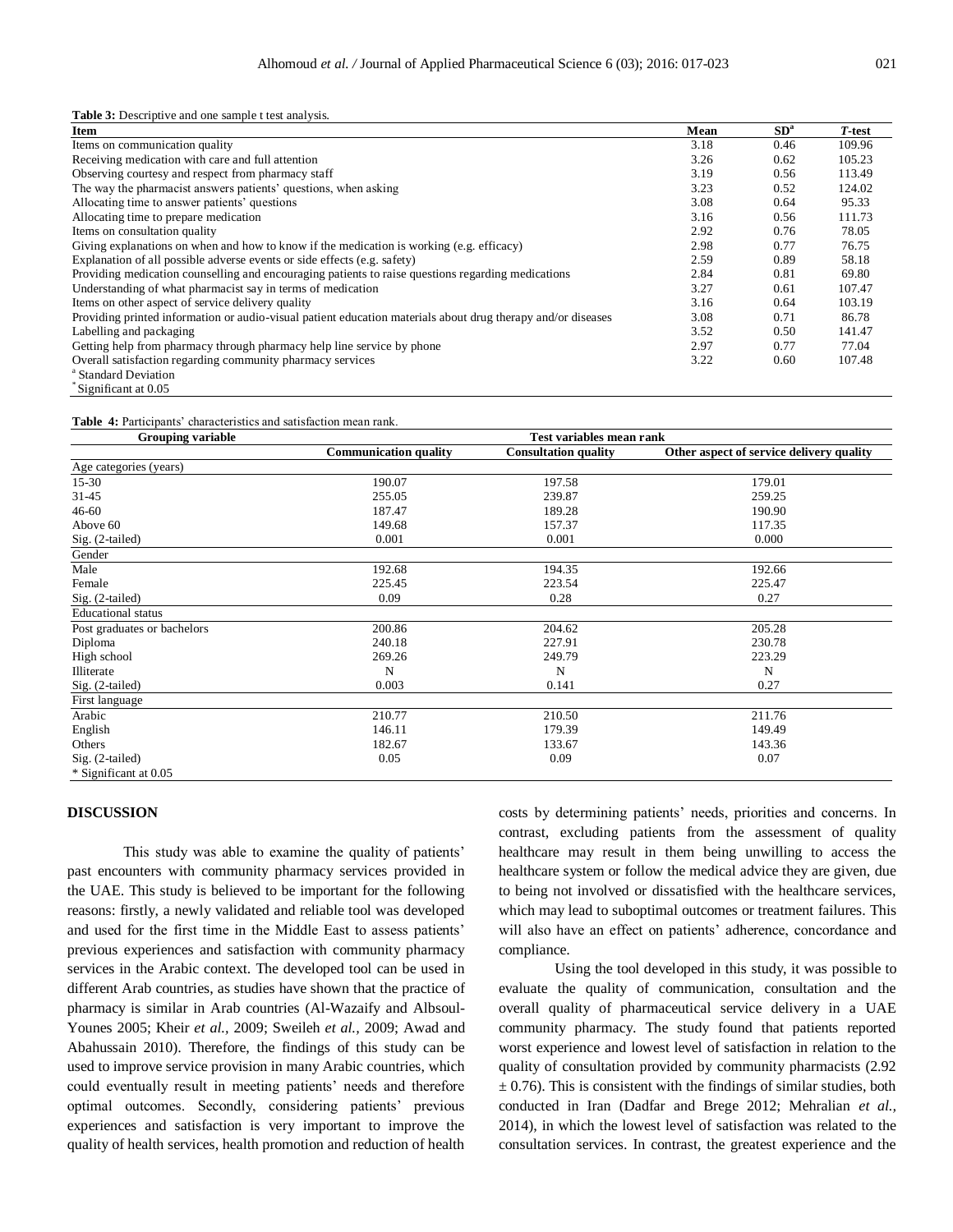highest level of satisfaction related to quality of communication by community pharmacists  $(3.18 \pm 0.46)$ . This is also in agreement with past studies, one carried out in the USA in 2002 (Larson *et al.,* 2002) and the other in Iran in 2014 (Mehralian *et al.,* 2014).

### **Quality of Communication**

In addition, the quality of communication was assessed. It was found that the greatest experience and highest level of satisfaction was reported by patients when 'receiving medication with care and full attention'  $(n=3.26)$  and 'the way the pharmacist answers patients' questions, when asking (n=3.23), whilst 'allocating time to answer patients' questions' and 'allocating time to prepare medications' were associated with the lowest level of satisfaction by participants. However, in a study of 1,144 consumers of 55 community pharmacies in Saudi Arabia, it was found that 44.8% of participants felt that pharmacists in Saudi Arabia had given them enough time to discuss their issues completely and had listened to their health-related issues (Bawazir 2004). Furthermore, in another cross-sectional descriptive study, conducted in Iran by Mehralian *et al.,* (Mehralian *et al.,* 2014) amongst 800 patients of 200 community pharmacies, it was reported that the highest satisfaction level was mainly related to two domains, 'observe courtesy and respect' and 'reliability of pharmacists' comments', whereas satisfaction with 'allocation of sufficient time to respond to clients' questions' was reported as high or very highly satisfactory by 37.4 % of the participants.

# **Quality of Consultations**

As mentioned above, the study also examined the quality of consultations provided in UAE community pharmacies. It was found that the worst patients' experience and the lowest level of satisfaction is associated with 'explanation of possible adverse events or side effects' (n= 2.59) and 'providing medication counselling and encouraging patients to raise questions regarding medications' (n= 2.84). These findings are consistent with a study conducted in the UAE by Hassan *et al.,* in 2013, who reported that participants gave low scores to the particular counselling they received about their medication and how it works (41%), side effects (16%), and the interest shown by community pharmacists in helping them make best use of their medication (30%) (Hasan *et al.,* 2013). In this study, some participants had undergone an unpleasant experience and were disappointed with the consultation services provided by community pharmacists in the UAE. This could be due to the fact that specific counselling is not a routine occurrence/procedure in community pharmacies in the UAE (Hasan *et al.,* 2013). Therefore, it is recommended to conduct larger-scale quantitative studies to examine the extent and nature of counselling in the UAE community pharmacy. This will aid the development of an intervention to improve the quality of community pharmacies in the UAE and also improve patient safety, medication adherence, concordance and compliance with prescriptions.

#### **Future Recommendations**

The findings of this study provide a number of service improvement opportunities. As was illustrated, there is a need to improve the education and training of pharmacists in the UAE. Pharmacists need to be equipped with vital communication and consultation skills to be able to provide a safe clinical service to a multi-cultured and diverse population. This education and training should also extend to practicing pharmacists and other pharmacy staff in the form of regular continuous professional development (CPD). This is also to take into account that the UAE has a large number of expatriate pharmacists who have various levels of background, experience and training (Hasan *et al.,* 2013). This quality analysis of the community pharmacy provision in the UAE also found there is a need to improve and/or develop the following areas: need for better pharmacy operating procedures to maximize the time spent in patient consultation and minimize time in preparation/assembly of prescription items, and engagement of pharmacists in more clinical roles such as medicine use reviews (MURs), health assessment, monitoring, and screening of chronic diseases, repeat dispensing, and public health promotion and awareness (e.g. smoking cessation).

# **Study Strengths**

The findings of this study could be used for service development/improvement by pharmacy commissioners, pharmacy managers, educators and individual pharmacists. As mentioned previously, this is one of the first studies in the UAE to evaluate the quality of the community pharmacy service from a patient's perspective. A thorough method was used to develop, validate, implement and analyze a short questionnaire to capture UAE community pharmacy users' opinions on the quality of the service they have received. This questionnaire has utilized the increasingly popular method of communicating in the Middle East, which is online social media platforms.

#### **Study Limitations**

The interpretation of the findings must also be considered along with the study limitations. This study used a direct selfcompletion method (e.g. online questionnaire) due to its simplicity and feasibility for most settings. However, it could be subjected to memory bias or misunderstanding of the questions, which may lead to data inaccuracies. Additionally, the study may not have captured the ageing population of the UAE, who are among the most frequent users of community pharmacies. Conducting faceto-face interviews or handing out paper questionnaires at the community pharmacies could have avoided this limitation. Moreover, the study could not verify if the responses were directly relating to a patient's experience in a community pharmacy or if there was an overlap with a hospital pharmacy service provided to the patient, since this a retrospective analysis of previous encounters. Again, this could have been reduced by conducting direct data collection from patients in different community pharmacies.